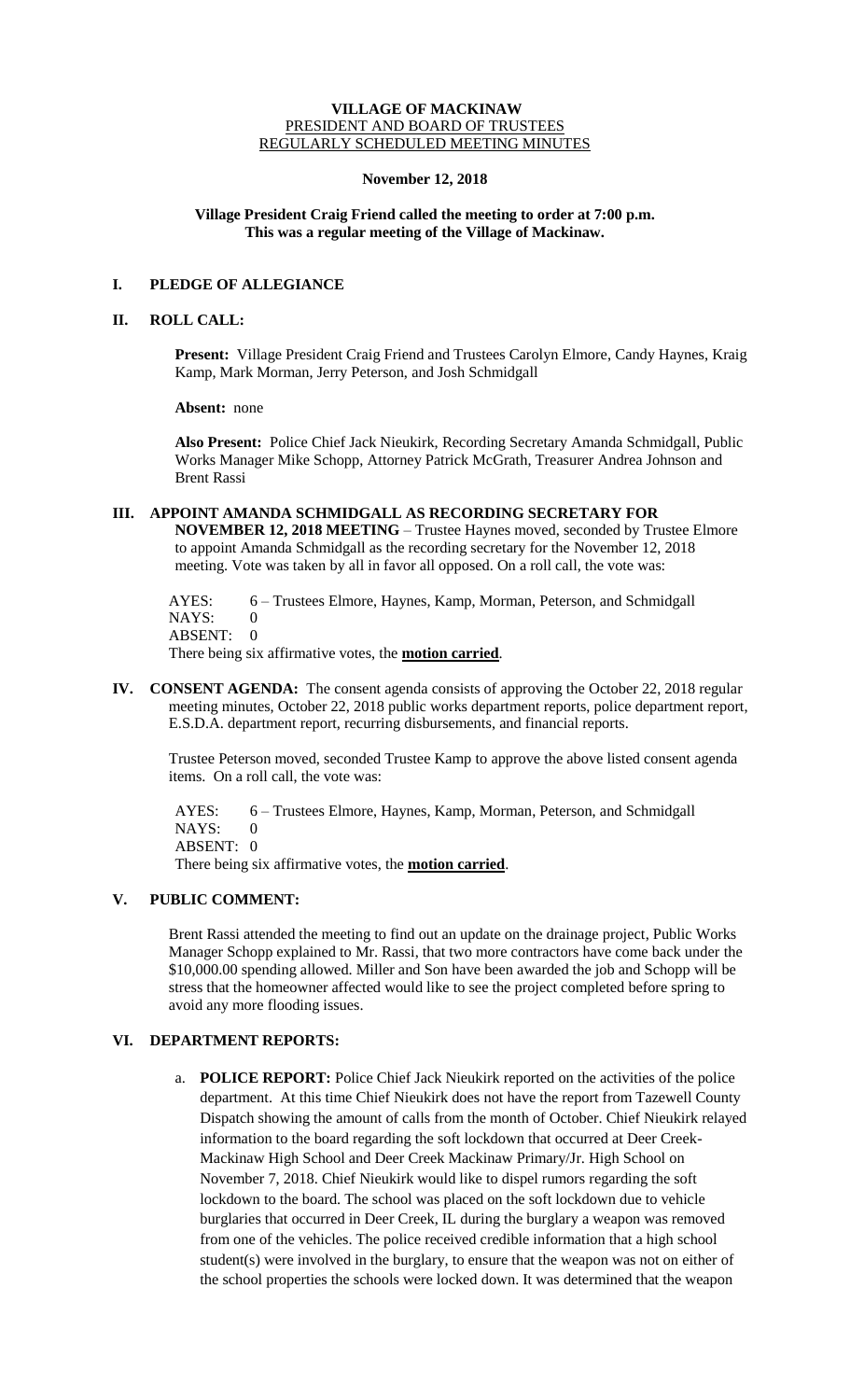was not on either of the school properties and the lockdown was lifted. Chief Nieukirk stated that at this time this investigation belongs solely to the Deer Creek Police Department.

Chief Nieukirk informed the board that before the meeting the department removed a large quantity of narcotics during an arrest. No other information will be given at this time due to this being an active investigation.

Trustee Morman asked why the Part Time Police Officers have been driving the Tahoe and not the Impala. Chief Nieukirk let the board know that the Impala is currently being repaired and should be back soon. Chief Nieukirk has been driving the Charger while the Impala is being worked on and when it comes back into service the Charger will be sent to be decaled. Chief Nieukirk will be working with Public Works Manager Schopp for some simpler repairs that need to be done on the Impala.

**1. Employee Health Insurance** – Chief Nieukirk spoke to the board regarding new full-time officer Brandon Reese. Nieukirk was under the impression that when Officer Reese was hired and given standard benefits that would include family insurance. Officer Reese learned last week that family insurance had not been offered and called Nieukirk regarding this matter. The question posed to the Village President and Board of Trustees is where is it stated that new full time hires do not receive family health insurance? During negotiations with Officer Reese, Nieukirk had contacted Village Clerk Lisa Spencer asking for health insurance costs, Spencer provided all numbers asked for which included single costs and family costs at the request of Nieukirk. Trustee Peterson states that family insurance has not been offered to a new full time employee since 2009, when Mike Haney was hired at single health benefits. Trustee Peterson states that an employee can pay out of pocket if they wish to add family to their insurance, but the Village will only cover the cost of the single employee. Trustee Morman asks if it was explained to Nieukirk at the time of his hire that he would only be receiving single health insurance and that family would not be offered. Nieukirk stated that he was told at the time he would only have single but if his situation changed and he needed family health coverage he would need to contact Clerk Spencer to have this changed. President Friend said he spoke with Clerk Spencer regarding why both sets of numbers where given, Spencer stated that she wasn't sure if these numbers were being used in negotiation for the hiring of Officer Reese so when asked for family rates she complied with the information that was given to her regarding ages so that correct rates could be looked up. Trustee Morman asked when renewal rates of the employee health insurance would be made available to the board. Trustee Elmore and Haynes said that the numbers should be received by late February early March and a decision has to be made by the end of March to avoid a lapse in the health insurance which renews on April  $1<sup>st</sup>$ . Nieukirk asks why only two full time employees currently carry family coverage and the rest of the full time employees where only offered single coverage. Attorney Patrick McGrath states that in 2009 due to the rising costs of health insurance and taxes being capped it was a decision from that point forward to only offer single health insurance. Trustee Morman asked Nieukirk if there was anything in the employee handbook or code that states what new hires will receive, Nieukirk answered that he had found the section in the code book but it was not spelled out and there was nothing in the employee handbook. Attorney McGrath recommends to offer a pay raise of \$2.70 per hour that would compensate the additional expense of Officer Reese signing up for family health insurance. Trustee Schmidgall moved, seconded Trustee Elmore to approve a \$2.70 per hour raise for Officer Reese, to cover the additional family portion minus the employee contribution of 30%. Raise of \$2.70 per hour is to be retroactive to date of full time hiring of Officer Reese. On a roll call, the vote was:

AYES: 6 – Trustees Elmore, Haynes, Kamp, Morman, Peterson, and Schmidgall NAYS: 0

ABSENT: 0

There being six affirmative votes, the **motion carried**.

Brent Rassi left meeting at 7:35 pm Chief Nieukirk left meeting at 8:09 pm

**b. PUBLIC WORKS REPORT:** Public Works Manager Schopp reported that the water loss was up due to flushing hydrants. Trees that have fallen in Westwood Park have been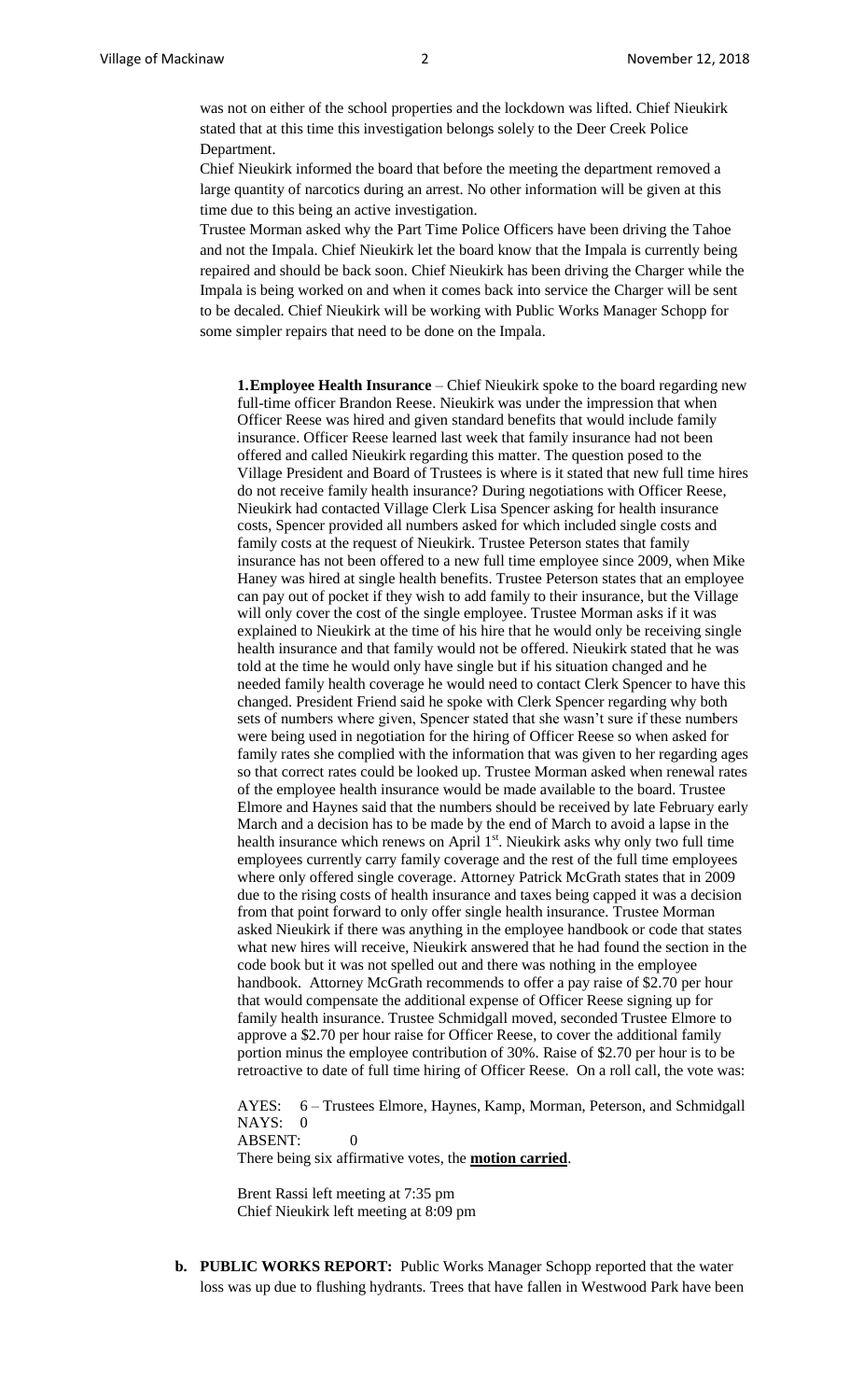cleaned up due to the loan of equipment from Minier, IL of a saw that was large enough to cut through the trunk of the tree. Trees have been replaced 4 trees in Veterans Park and 1 in front of Henderson Weir. Public Works Manager Schopp spoke to the board regarding his willingness to help check into health insurance costs and work with whomever the board chose. Schopp feels that employees who use the health insurance should be involved with the selection process. Board Member Peterson agrees that since employees pay a portion of the family insurance offered, employees should be involved in the selection process.

- **1.Drainage Project in Alley between Fourth St and Susan Ln –** Public Works Manager Schopp addressed this issue during public comment with Brent Rassi. Miller and Sons have been awarded this project coming in at \$8,250.00. No motion is needed to accept this bid as a motion to not exceed \$10,000.00 was passed on October 8, 2018.
- **2.Front Door at the Community Center –** Looking into some other options tabled until next regularly scheduled meeting.

## **c. TREASURER'S REPORT**

1.**Non-Recurring Bills --** Trustee Peterson moved, seconded Trustee Kamp to approve the above listed consent agenda items. On a roll call, the vote was:

AYES: 6 – Trustees Elmore, Haynes, Kamp, Morman, Peterson, and Schmidgall NAYS: 0 ABSENT: 0 There being six affirmative votes, the **motion carried**.

#### **VII. PRESIDENT'S REPORT:**

- **1.2019 Aerial Photography Partnership –** President Friend addressed the board regarding an email he received from Tazewell County regarding the potential to partner with Tazewell County and surround communities for a new 2019 Aerial Photography Flight. The cost of this partnership would be approximately \$1,800.00 and could be paid over a 3 year period. Upon discussion with the board and Public Works Manager Schopp it was agreed that at this time the Village will not be joining into the partnership with Tazewell County and surrounding communities.
- 2.**Ordinance #974 Amending the Policy Prohibiting Sexual Harassment –** Trustee Kamp moved, seconded by Trustee Schmidgall to adopt Ordinance #974 to provide amendments regarding the policy prohibiting sexual harassment. The ordinance amendments are due to Public Act 100-1066 extending the time periods to report sexual harassment from 180 days to 300 days. On a roll call, the vote was:

| AYES:          | 6 – Trustees Elmore, Haynes, Kamp, Morman, Peterson, and       |
|----------------|----------------------------------------------------------------|
|                | Schmidgall                                                     |
| NAYS:          |                                                                |
| <b>ABSENT:</b> |                                                                |
|                | There being six affirmative votes, the <b>motion carried</b> . |

3.**2019 ICRMT Liability, Workers Compensation, and Cyber Insurance Renewal –** Treasurer Johnson explained that the insurance renewal will have a higher coverage, and a lower cost. President Friend asked the board to accept the proposal as submitted. Trustee Elmore moved, seconded by Trustee Haynes to accept the insurance renewal as quoted. On a roll call, the vote was:

AYES: 6 – Trustees Elmore, Haynes, Kamp, Morman, Peterson, and Schmidgall NAYS: 0 ABSENT: 0

There being six affirmative votes, the **motion carried**.